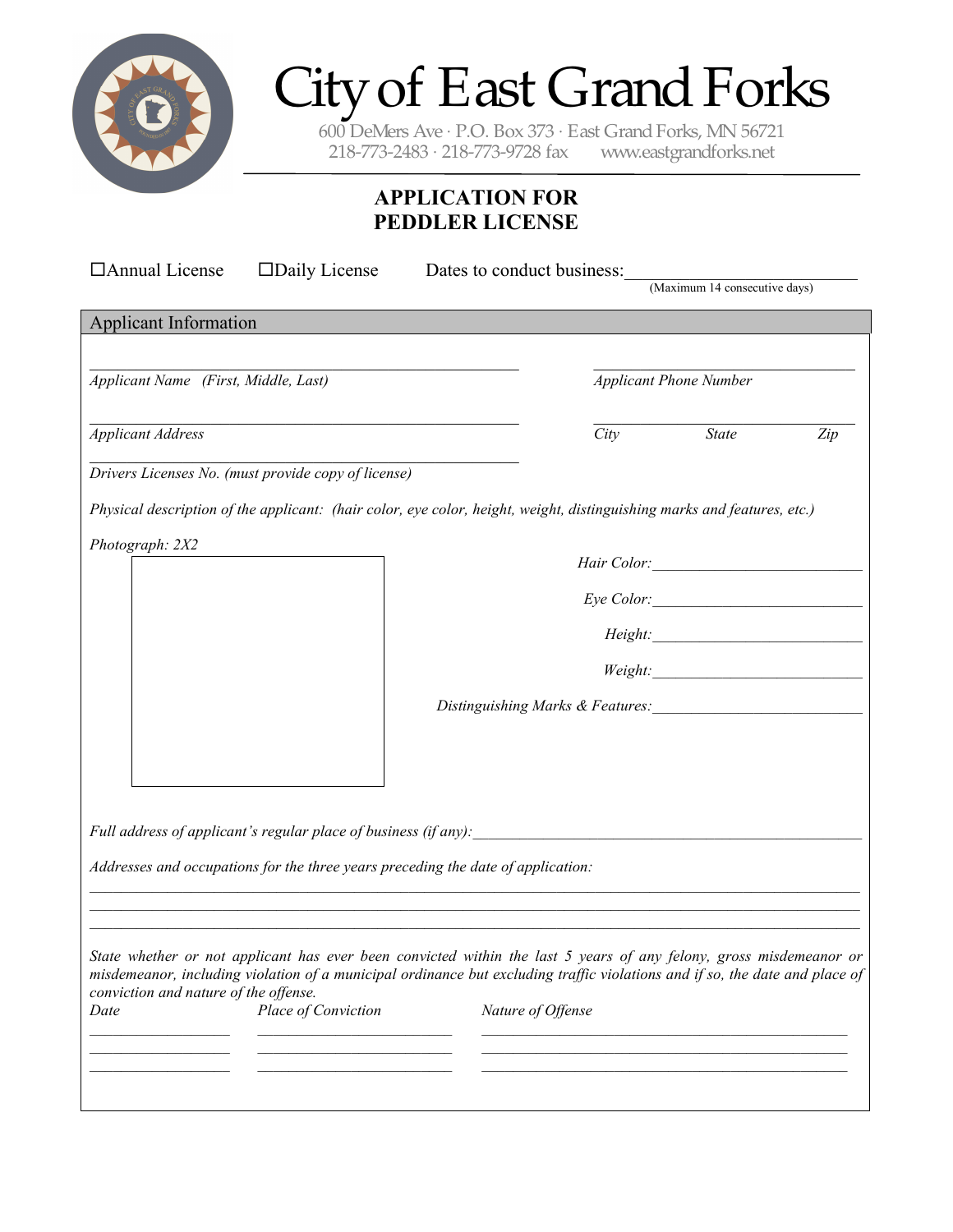| Typheath in Feather Literior                                                                                                                                                                                                          |               |                     |                                                                    |     |
|---------------------------------------------------------------------------------------------------------------------------------------------------------------------------------------------------------------------------------------|---------------|---------------------|--------------------------------------------------------------------|-----|
| <b>Business Information</b>                                                                                                                                                                                                           |               |                     |                                                                    |     |
|                                                                                                                                                                                                                                       |               |                     |                                                                    |     |
|                                                                                                                                                                                                                                       |               |                     |                                                                    |     |
| <b>Business Name</b>                                                                                                                                                                                                                  |               |                     | <b>Business Phone Number</b>                                       |     |
|                                                                                                                                                                                                                                       |               |                     |                                                                    |     |
| <b>Business Address</b>                                                                                                                                                                                                               |               | City                | <b>State</b>                                                       |     |
|                                                                                                                                                                                                                                       |               |                     |                                                                    | Zip |
|                                                                                                                                                                                                                                       |               |                     |                                                                    |     |
| MN Tax ID No.<br>Fed Tax ID No.                                                                                                                                                                                                       |               |                     |                                                                    |     |
|                                                                                                                                                                                                                                       |               |                     |                                                                    |     |
| Nature of business and type of goods to be sold                                                                                                                                                                                       |               |                     |                                                                    |     |
|                                                                                                                                                                                                                                       |               |                     |                                                                    |     |
|                                                                                                                                                                                                                                       |               |                     |                                                                    |     |
| Any and all addresses & telephone numbers where the applicant can be reached while conducting business:                                                                                                                               |               |                     |                                                                    |     |
|                                                                                                                                                                                                                                       |               |                     |                                                                    |     |
| List 3 most recent locations where the applicant has conducted business as a peddler.                                                                                                                                                 |               |                     |                                                                    |     |
| <i>Cities</i>                                                                                                                                                                                                                         |               | Dates               |                                                                    |     |
|                                                                                                                                                                                                                                       |               |                     |                                                                    |     |
|                                                                                                                                                                                                                                       |               |                     |                                                                    |     |
|                                                                                                                                                                                                                                       |               |                     |                                                                    |     |
|                                                                                                                                                                                                                                       |               |                     |                                                                    |     |
|                                                                                                                                                                                                                                       |               |                     |                                                                    |     |
|                                                                                                                                                                                                                                       |               |                     |                                                                    |     |
| Corporate Information (if applicable)                                                                                                                                                                                                 |               |                     |                                                                    |     |
|                                                                                                                                                                                                                                       |               |                     |                                                                    |     |
| Corporate Name                                                                                                                                                                                                                        |               | <b>Phone Number</b> |                                                                    |     |
|                                                                                                                                                                                                                                       |               |                     |                                                                    |     |
|                                                                                                                                                                                                                                       |               |                     |                                                                    |     |
| Corporate Address                                                                                                                                                                                                                     |               | City                | <b>State</b>                                                       | Zip |
|                                                                                                                                                                                                                                       |               |                     |                                                                    |     |
| Notarized Signature                                                                                                                                                                                                                   |               |                     |                                                                    |     |
| I hereby certify that I have completely filled out the entire above application and that the application is true, correct, and                                                                                                        |               |                     |                                                                    |     |
| accurate.                                                                                                                                                                                                                             |               |                     |                                                                    |     |
|                                                                                                                                                                                                                                       |               |                     |                                                                    |     |
| Signature of Applicant (must be notarized)                                                                                                                                                                                            |               | Date                |                                                                    |     |
|                                                                                                                                                                                                                                       |               |                     |                                                                    |     |
|                                                                                                                                                                                                                                       |               |                     |                                                                    |     |
|                                                                                                                                                                                                                                       |               |                     |                                                                    |     |
|                                                                                                                                                                                                                                       |               |                     |                                                                    |     |
|                                                                                                                                                                                                                                       |               |                     |                                                                    |     |
|                                                                                                                                                                                                                                       |               |                     | being first duly sworn, on oath says that he/she is the person who |     |
| made and signed the foregoing application; that he/she has read said application together with the questions, answers, and<br>statements therein and knows the contents thereof, and that the same are true to his/her own knowledge. |               |                     |                                                                    |     |
|                                                                                                                                                                                                                                       |               |                     |                                                                    |     |
|                                                                                                                                                                                                                                       |               |                     |                                                                    |     |
|                                                                                                                                                                                                                                       | Signature     |                     |                                                                    |     |
|                                                                                                                                                                                                                                       |               |                     |                                                                    |     |
| Subscribed and sworn to before me                                                                                                                                                                                                     |               |                     |                                                                    |     |
| This _____ day of ________, 200_____                                                                                                                                                                                                  | Notary Public |                     |                                                                    |     |
|                                                                                                                                                                                                                                       |               |                     | My Commission expires on:                                          |     |
|                                                                                                                                                                                                                                       |               |                     |                                                                    |     |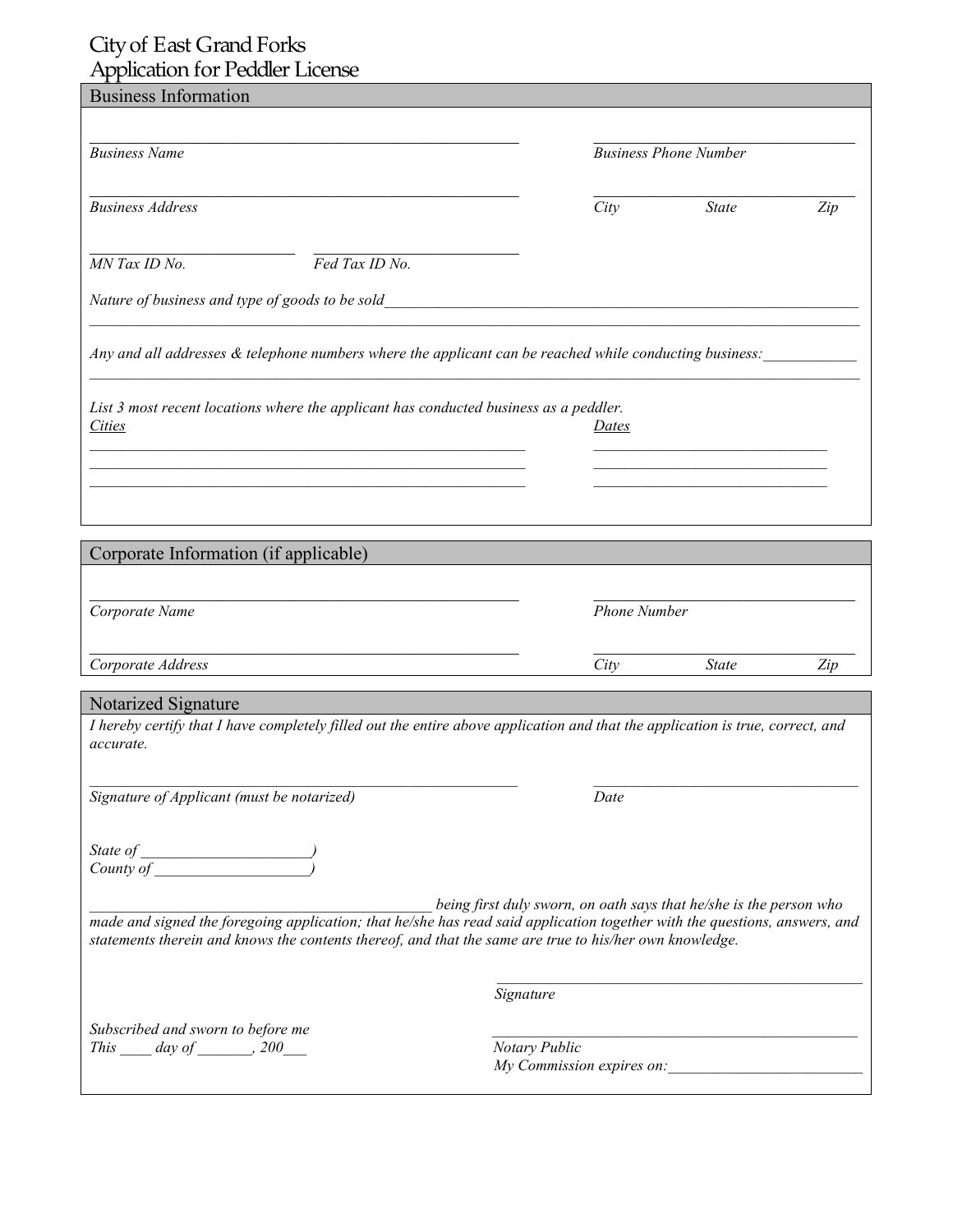| Internal Use Only                                                                                      |
|--------------------------------------------------------------------------------------------------------|
| The following items need to be completed and/or attached in order for the application to be processed: |
| $*\Box$ Copy of Drivers License<br>$\triangle$ Copy of vehicle registration & ID Number                |
| * <sup>D</sup> Application completed in full, signed, notarized                                        |
| (Check payable to City of East Grand Forks)                                                            |
| *□Background Check                                                                                     |
| *Police Chief: $\Box$ approved $\Box$ denied                                                           |
| Notes:                                                                                                 |
| Police Chief Signature:<br>Date: $\qquad \qquad$                                                       |
| $*\Box$ Council Approval (Date - - - )<br>$\Box$ Approved $\Box$ Denied License Number                 |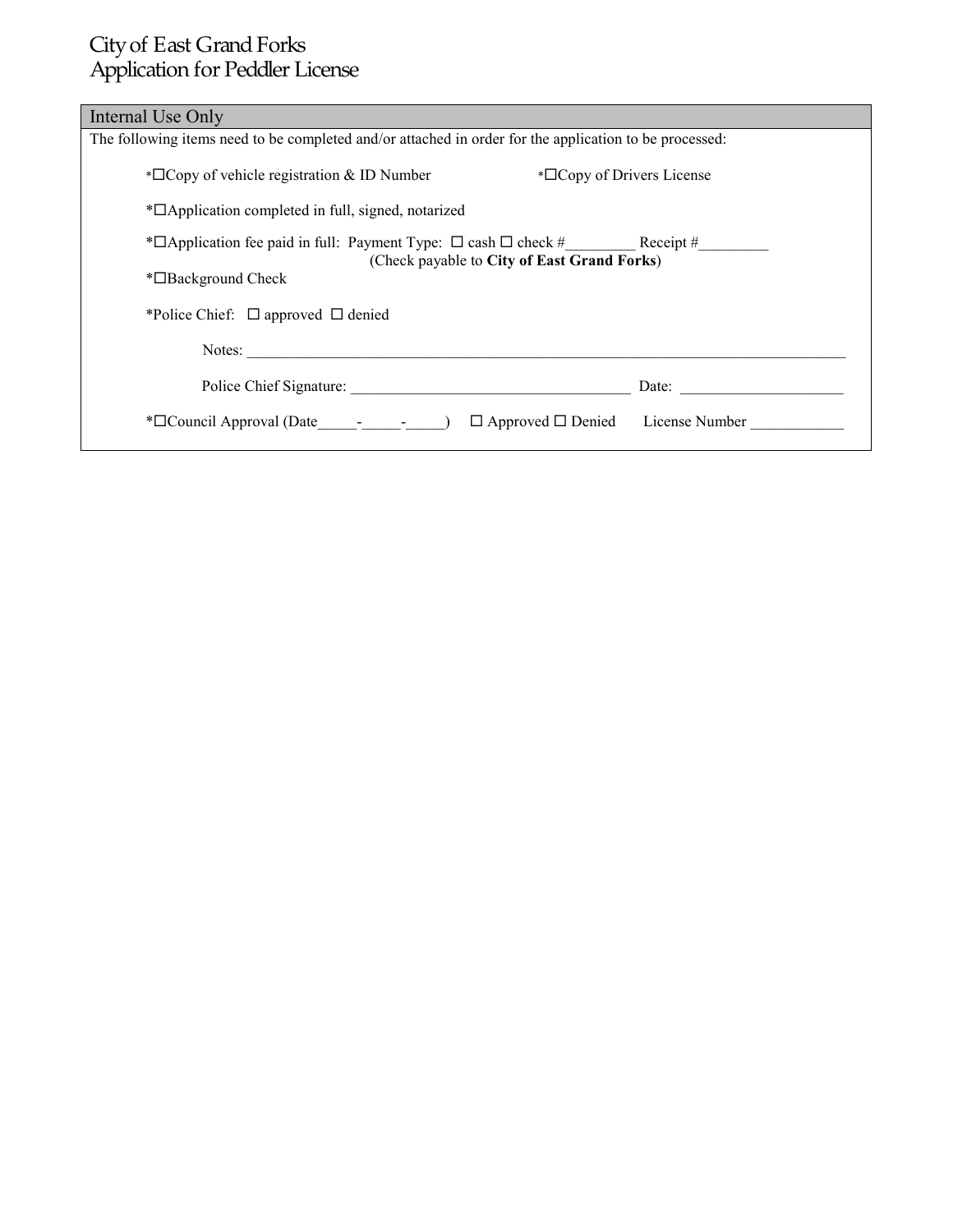#### Proof of Workers' Compensation Insurance Coverage

Minnesota Statute Section 176.182 requires every state and local licensing agency to withhold the issuance or renewal of a license or permit to operate a business in Minnesota until the applicant presents acceptable evidence of compliance with the workers' compensation insurance coverage requirement of Section 176.181, Subd. 2. The information required is: The name of the insurance company, the policy number, and dates of coverage or the permit to self-insure. This information will be collected by the licensing agency and put in their company file. It will be furnished, upon request, to the Department of Labor and Industry to check for compliance with Minnesota Statute Sec. 176.181, Subd. 2.

This information is required by law, and licenses and permits to operate a business may not be issued or renewed if it is not provided and/or is falsely reported. Furthermore, if this information is not provided and/or falsely reported, it may result in a \$1,000 penalty assessed against the applicant by the Commissioner of the Department of Labor and Industry payable to the Special Compensation Fund.

Provide the information specified above in the spaces provided, or certify the precise reason your business is excluded from compliance with the insurance coverage requirement for workers' compensation.

Insurance Company Name: \_\_\_\_\_\_\_\_\_\_\_\_\_\_\_\_\_\_\_\_\_\_\_\_\_\_\_\_\_\_\_\_\_\_\_\_\_\_\_\_\_\_\_\_\_\_\_\_\_\_\_\_\_

(Not the insurance agent)

Policy Number or Self-Insurance Permit Number:

Dates of Coverage:

(Or)

I am not required to have workers' compensation liability coverage because:

( ) I have no employees covered by the law.

( ) Other (specify)

I HAVE READ AND UNDERSTAND MY RIGHTS AND OBLIGATIONS WITH REGARDS TO BUSINESS LICENSES, PERMITS AND WORKERS' COMPENSATION COVERAGE, AND I CERTIFY THAT THE INFORMATION PROVIDED IS TRUE AND CORRECT.

*Signature* 

 $\mathcal{L}_\mathcal{L}$  , which is a set of the set of the set of the set of the set of the set of the set of the set of the set of the set of the set of the set of the set of the set of the set of the set of the set of the set of